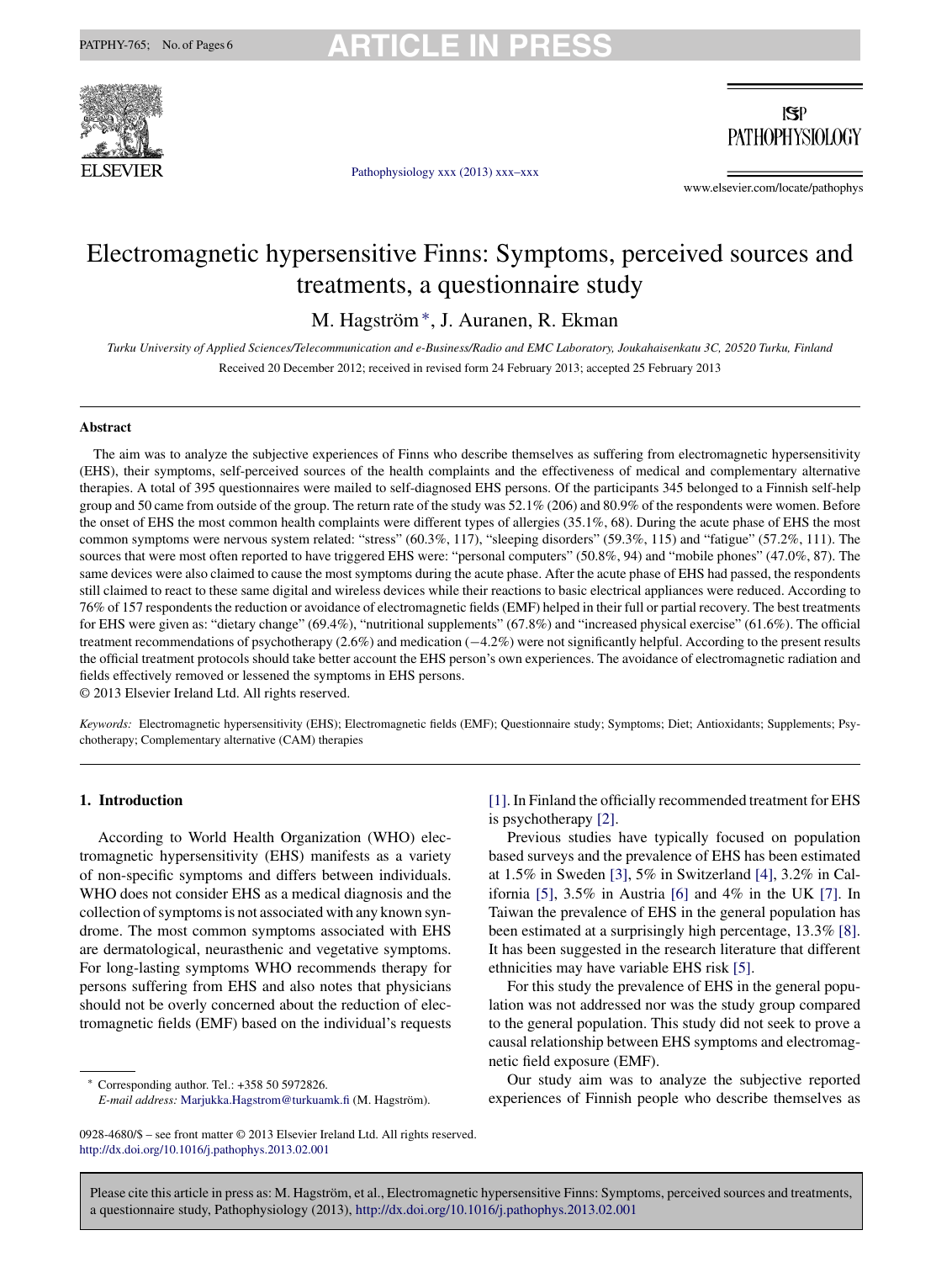suffering from EHS as there have been no previous studies about EHS symptoms and treatments in Finland. Similar studies have already been made in Switzerland (2004) [\[9\]](#page-5-0) and Japan (2012) [\[10\].](#page-5-0) The questionnaire was designed to find answers to three main questions about the participants and their EHS related symptoms: the types of symptoms, the self-perceived sources for their symptoms, and the scope and effectiveness of different kinds of medical care and complementary alternative medicine (CAM) therapies.

### **2. Subjects and methods**

The questionnaire was designed to survey EHS related health complaints, the environments and electrical equipments the subjects associated with their symptoms and the efficacy of medical or alternative remedies in subjects who had sought to get help in their symptoms.

In March 2011 a pilot questionnaire was arranged and mailed to 50 participants in order to test the questionnaire material for unforeseen omissions or problems in the phrasing of questions. Out of the 50 participants 23 returned their questionnaire i.e. the return rate was 46%. The returned material was helpful and minor adjustments were made to the questions.

The adopted questionnaire was mailed to the participants between July 2011 and January 2012.Initially the participants were selected from the membership registry of a self-help group, but later approximately 50 additional people claiming to suffer from EHS, but not directly involved with the selfhelp group who had heard of the study by word of mouth and asked to participate in the study. The questionnaire forms were sent to all who requested it. In total 395 forms were mailed and the return rate was 52.1% as 206 returned questionnaires. In this group 12 forms were disqualified from the study due to either being inadequately filled or the respondent did to not suffer from EHS themselves.

Out of the 194 valid responses 80.9% (157) were from women and 19.1% (37) were from men. The average age of the respondents was 55.4 years (27–98). The percentages of age-groups were (20–29) 1.1%, (30–39) 13.4%, (40–49) 19.9%, (50–59) 22.0%, (60–69) 29.0%, (70–79) 13.4% and 1.1% in age group (80–99) (Fig. 1).

In previous studies EHS symptoms have been typically related to skin conditions of the face and chest and various neurovegetative symptoms [\[11,12\].](#page-5-0) In the present study a list of 68 varied health complaints were reported. In addition to the typical EHS symptoms the list also included many generic health symptoms, which are generally not associated with EHS. The symptoms were grouped into 10 different categories. Symptoms of the nervous system, dermatological symptoms, symptoms generally located around the head as eye and ear symptoms, symptoms of the mouth, heart and lung symptoms, symptoms of the airways, muscle and joint symptoms and other problems.



Fig. 1. Age distribution of respondents  $(n = 186)$ .

The participants were requested to answer to which phase of EHS the symptoms were related. The questions were given as multiple choices for each symptom. The possible answers were 'none', 'before the onset of EHS', 'during the acute phase of EHS' and 'currently persisting'. The frequency and severity of the symptoms was not assessed further in the questionnaire. The concept of the acute phase of EHS exists in some member questionnaires of self-help groups [\[13\]](#page-5-0) but is seldom found in peer-reviewed literature. In practice we have interviewed many people who have described to having experienced an 'acute phase' in their EHS syndrome. In this study we wanted to use this definition in order to analyze symptoms and reactions to different sources EMFs at different stages of EHS.

The questionnaire included two questions about the electrical devices and sources associated with theEHS symptoms. An open question asked which devices or sources they first associated with the onset of health complaints. It was followed by a multiple selection question with a list of 50 typical electrical home appliances (vacuum cleaners, electrical heating elements, refrigerators), electronic devices (personal computers, flatscreen TVs, compact fluorescent lights) wireless devices(mobile phones, wirelessinternet routers, mobile phone base station towers) and other types of commonplace electromagnetic emission sources. The answer options were about the perceived sources for symptoms during the different phases of the progression of EHS: none, before the emergence of EHS, during the acute phase of EHS or still persisting.

The perceived efficacy of medical and complementary alternative treatments in regards to EHS was evaluated by a multiple choice question. The medical treatments included: psychotherapy, medications, removal of dental amalgam fillings, dietary changes, vitamin B12 and other supplements, increased physical exercise. The CAM treatments included: natural dietary supplements, solarium, acupuncture, chiropractic/naprapathy/osteopathy, traditional bone setting therapy, physiotherapy, homeopathy, reflexology, shiatsu. Participants were given the answering choices 'Helped considerably', 'Helped somewhat', 'No effect' and 'Worsened the situation'. These were respectively given weighing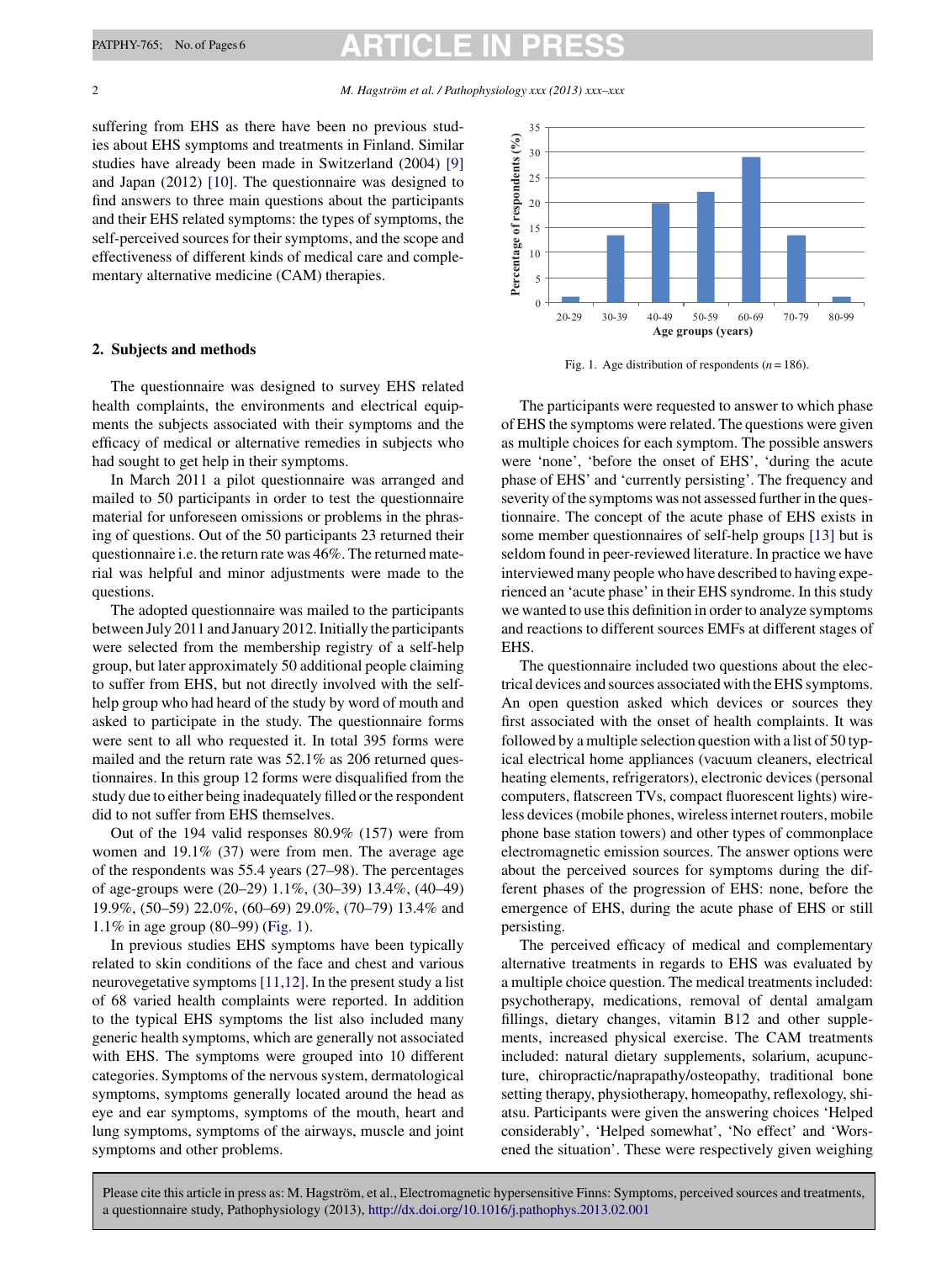coefficients of 1, 0.5, 0 and −1 for the purpose of calculating a weighed effect percentage for each treatment. Each of the weighed percentages was calculated from the sum of the answer options multiplied by the respective weighing coefficients and dividing it by the number of people who have tried the specific treatment.

The weighed effect percentage was calculated from the 4 answer options for each treatment after assigning a different weighing multiplier for each option. The number of treated for each option was multiplied with the weighing multiplier and an average percentage was calculated. 'Helped considerably' is given a weighing factor of 1, 'Helped somewhat' 0.5, 'No effect' 0 and 'Worsened the situation' −1.

# **3. Results**

### *3.1. Reported symptoms*

The participants were asked about their subjective symptoms which they had during the different stages of their EHS syndrome progression. A total of 68 different symptoms were listed. The average number of symptoms per person before the onset of full EHS symptoms was 10.5. In the acute phase the average number of reported symptoms was increased up to 26.8.

The 10 most common symptoms (typically associated with EHS syndrome and) experienced by the participants before the onset of EHS are shown in Table 1. The most typical symptoms which were reported to have existed before the onset of EHS were different types of allergies i.e. in 35.1% (68) of the subjects. Unlike the most reported symptoms the number of allergies only rose to  $37.1\%$  (72) in the acute phase. The data show a high increase in average individual symptom incidence after the onset of EHS compared to the situation before. The pre-existing symptoms did not disappear and new symptoms appeared. For example the incidence of stress rose from 34.0% (66) to 60.3% (117) and sleeping disorders rose from 23.7% (46) to 59.3% (115).

During the acute phase of the EHS syndrome the most prevalent reported symptoms were related in nervous

system. Among the most common ones were stress (60.3%, 117), sleeping disorders (59.3%, 115), fatigue (57.2%, 111), concentration problems (56.7%, 110), memory problems (54.6%, 106) and anxiety (52.6%, 102). Common were also muscle and joint issues, symptoms of the head region, der-mal problems and heart complaints. [Table](#page-3-0) 2 lists the incidence rates of the 20 most reported symptoms after the EHS onset and also compares them to the rates before the onset of EHS. The highest increases in incidence rates were burning sensation of the skin (386%), hot sensation of the head region  $(368\%)$ , nausea  $(343\%)$ , dizziness  $(342\%)$  and heavy sensation in the head (273%).

# *3.2. Sources*

Participants were asked about which electromagnetic sources they perceived to first have triggered their EHS syndrome. This was presented as an open question. Out of the 185 respondents the most common triggering sources listed were: personal computers(50.8%, 94), mobile phones(47.0%, 87), light sources (21.1%, 39), television sets (14.6%, 27) and mobile phone base stations (7.0%, 13). Many responders gave several first sources they found. The two most common sources, personal computers and mobile phones, appeared together in 50 responses.

The 10 most common reported electrical sources for EHS symptom complaints during the acute phase and the proportional rates for them during and after the acute phase are given in [Table](#page-3-0) 3. The most common device complaints during the acute phase were due to GSM mobile phones (63.4%, 123), personal computer displays (61.3%, 119) and fluorescent tube lighting (54.6%, 106). The rates of change from the acute phase to after the acute phase for these complaints were −19.2% for personal computer screens, +4.9% for mobile phones and +6.6% for fluorescent lights. The complaint rates of some electronic devices had clearly increased after the acute phase. So the complaints about compact fluorescent bulbs increased by +17.8% and local wireless area network transmitters by  $+27.5\%$ . In contrast to these the complaint rates due to basic electrical appliances reduced after the acute EHS phase. The rate changes were  $-27.5\%$  for vacuum

Table 1

The prevalence of symptoms common before the onset of EHS and the comparative figures in the acute phase.

|    | Symptom                        | Before the onset of EHS symptoms |                       | During the acute phase of EHS symptoms |                       |
|----|--------------------------------|----------------------------------|-----------------------|----------------------------------------|-----------------------|
|    |                                | Proportion of respondents $(\%)$ | Number of respondents | Proportion of respondents $(\% )$      | Number of respondents |
|    | Allergies                      | 35.1                             | 68                    | 37.1                                   | 72                    |
| 2  | <b>Stress</b>                  | 34.0                             | 66                    | 60.3                                   | 117                   |
| 3  | Back ache                      | 32.5                             | 63                    | 48.5                                   | 94                    |
| 4  | Abnormal fatigue               | 32.0                             | 62                    | 57.2                                   | 111                   |
| 5  | Muscle tension                 | 31.4                             | 61                    | 55.7                                   | 108                   |
| 6  | Skin dryness                   | 27.3                             | 53                    | 35.6                                   | 69                    |
| 7  | Sore joints                    | 26.3                             | 51                    | 58.2                                   | 113                   |
| 8  | Migraine and similar headaches | 25.8                             | 50                    | 43.8                                   | 85                    |
| 9  | Photosensitivity               | 24.7                             | 48                    | 54.1                                   | 105                   |
| 10 | Sleeping disorders             | 23.7                             | 46                    | 59.3                                   | 115                   |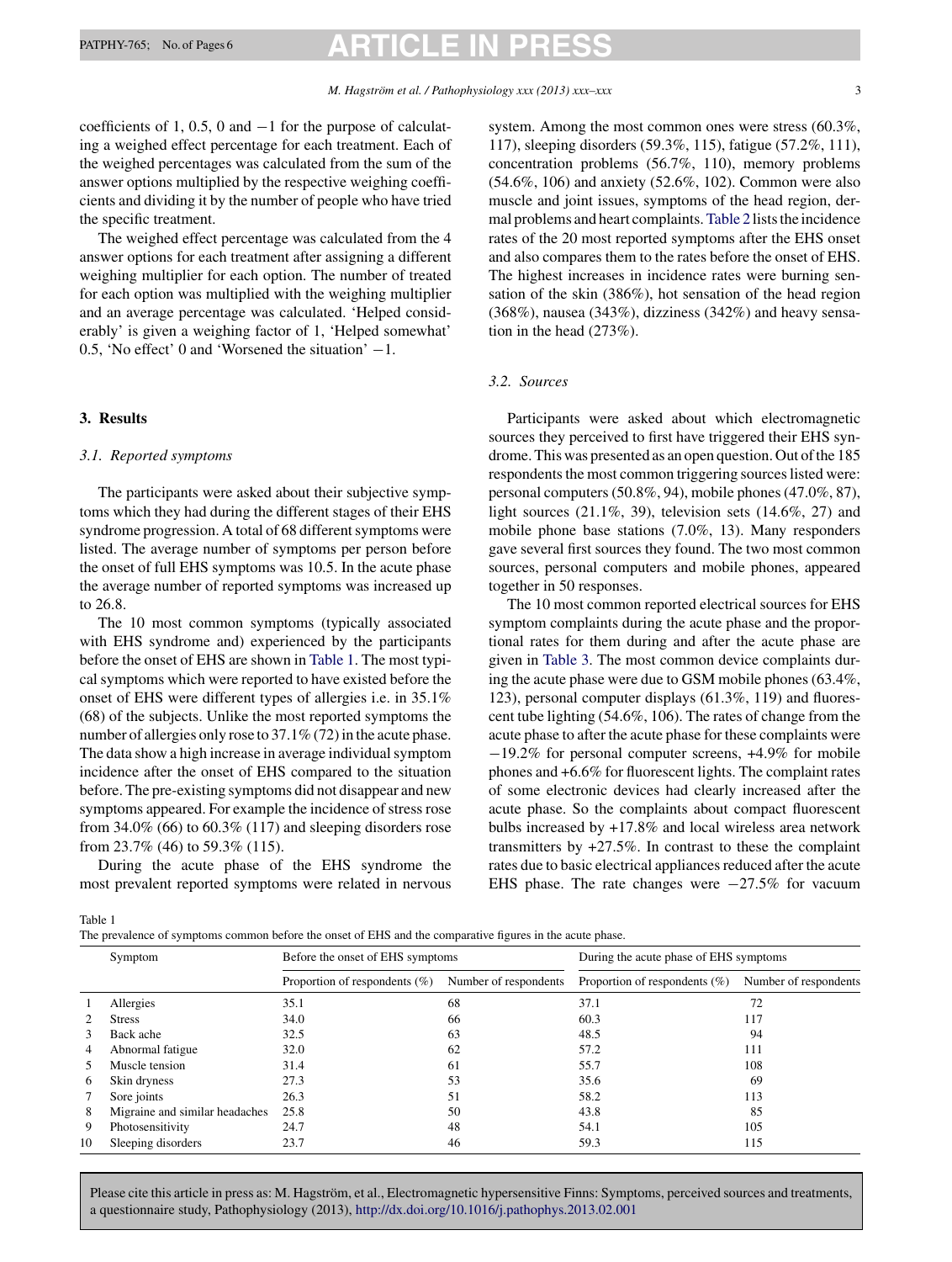<span id="page-3-0"></span>4 *M. Hagström et al. / Pathophysiology xxx (2013) xxx–xxx*

Table 2

The prevalence of health problems common during the acute phase of EHS and the comparative values before the onset of acute EHS symptoms.

|    | Symptom                           | Before the onset of EHS symptoms |                       | During the acute phase of EHS symptoms |                       |
|----|-----------------------------------|----------------------------------|-----------------------|----------------------------------------|-----------------------|
|    |                                   | Proportion of respondents (%)    | Number of respondents | Proportion of respondents              | Number of respondents |
|    | <b>Stress</b>                     | 34.0                             | 66                    | 60.3                                   | 117                   |
| 2  | Sleeping disorder                 | 23.7                             | 46                    | 59.3                                   | 115                   |
| 3  | Sore joints                       | 26.3                             | 51                    | 58.2                                   | 113                   |
| 4  | Heavy sensation in the head       | 15.5                             | 30                    | 57.7                                   | 112                   |
| 5  | Muscle weakness                   | 21.1                             | 41                    | 57.7                                   | 112                   |
| 6  | Abnormal fatigue                  | 32.0                             | 62                    | 57.2                                   | 111                   |
|    | Concentration problems            | 21.6                             | 42                    | 56.7                                   | 110                   |
| 8  | Muscle tension                    | 31.4                             | 61                    | 55.7                                   | 108                   |
| 9  | Burning sensation of the skin     | 11.3                             | 22                    | 55.2                                   | 107                   |
| 10 | Memory problems                   | 19.1                             | 37                    | 54.6                                   | 106                   |
| 11 | Stinging sensation of the skin    | 16.5                             | 32                    | 54.6                                   | 106                   |
| 12 | <b>Dizziness</b>                  | 12.4                             | 24                    | 54.6                                   | 106                   |
| 13 | Photo sensitivity                 | 24.7                             | 48                    | 54.1                                   | 105                   |
| 14 | Hot sensations of the head region | 11.3                             | 22                    | 53.1                                   | 103                   |
| 15 | General sensation of illness      | 20.1                             | 39                    | 53.1                                   | 103                   |
| 16 | Anxiety and restlessness          | 21.6                             | 42                    | 52.6                                   | 102                   |
| 17 | <b>Additional heartbeats</b>      | 16.5                             | 32                    | 52.6                                   | 102                   |
| 18 | Arrhythmia                        | 18.0                             | 35                    | 48.5                                   | 94                    |
| 19 | Back aches                        | 32.5                             | 63                    | 48.5                                   | 94                    |
| 20 | Nausea                            | 10.8                             | 21                    | 47.9                                   | 93                    |

Table 3

Perceived symptom sources during and after the acute phase of EHS.

|    | <b>EMF</b> source              | During the acute phase of EHS symptoms |                       | After the acute phase of EHS symptoms |                       |
|----|--------------------------------|----------------------------------------|-----------------------|---------------------------------------|-----------------------|
|    |                                | Proportion of respondents $(\% )$      | Number of respondents | Proportion of respondents $(\%)$      | Number of respondents |
|    | Mobile phones (GSM)            | 63.4                                   | 123                   | 66.5                                  | 129                   |
| 2  | Personal computer displays     | 61.3                                   | 119                   | 49.5                                  | 96                    |
| 3  | Fluorescent lights             | 54.6                                   | 106                   | 58.2                                  | 113                   |
| 4  | Television set                 | 53.6                                   | 104                   | 40.7                                  | 79                    |
| 5  | Powerlines                     | 52.6                                   | 102                   | 46.4                                  | 90                    |
| 6  | Personal computer central unit | 47.9                                   | 93                    | 44.8                                  | 87                    |
|    | Laptop computer                | 42.3                                   | 82                    | 50.0                                  | 97                    |
| 8  | Mobile phone basestation       | 42.3                                   | 82                    | 41.8                                  | 81                    |
| 9  | Microwave oven                 | 39.7                                   | 77                    | 33.0                                  | 64                    |
| 10 | Newly made cars                | 39.7                                   | 77                    | 42.3                                  | 82                    |

cleaners, −21.3% for refrigerators, −30.2% for incandescent bulbs, −22.8% for washing machines and dishwashers, −16.9% for microwave ovens, −24.1% for television sets, −33.1% for AC powered radio receivers and −38.0% for Hi-Fi stereo sets.

### *3.3. Medical and CAM treatments*

The questionnaire clarified also how the medical treatments and CAM therapies had subjectively helped people in EHS. Of the total 194 respondents 154 people had tried various treatments for their EHS symptoms. The average number of treatments tried per person was 5.4. The total amounts of different treatments tried and their weighed effectiveness are given in [Table](#page-4-0) 4.

According to the subjective experiences of the respondents the best treatments were (in weighted percentages): dietary change (69.4%), nutritional supplements (67.8%), increased physical exercise (61.6%) and physical treatments of the body. These included such therapies as shiatsu  $(64.3\%)$ , traditional bone setting  $(63.0\%)$ , chiropractic  $(48.1\%)$  and reflexology (45.9%) therapies. They were well received by EHS sufferers and seemed to improve their well-being.

Out of all the working age i.e. under 65-years old respondents (145) 51.7% (75) were in the work force. Some treatments such as psychotherapy (2.6%) and medications based on established medical therapies (−4.2%) were not significantly helpful in EHS disorder related symptoms. Of the people who had tried psychotherapy for their EHS symptoms and were of working age 42.4% (19) were still in the work force.

In the questionnaire an open question presented asked about the actions they had taken and which had led to full or partial recovery. Out of the 157 responses to this question 76% (119) indicated that they had reduced or avoided EMFs. The most common ways were the avoidance of using personal computers or mobile phones and permanently moving away from city areas.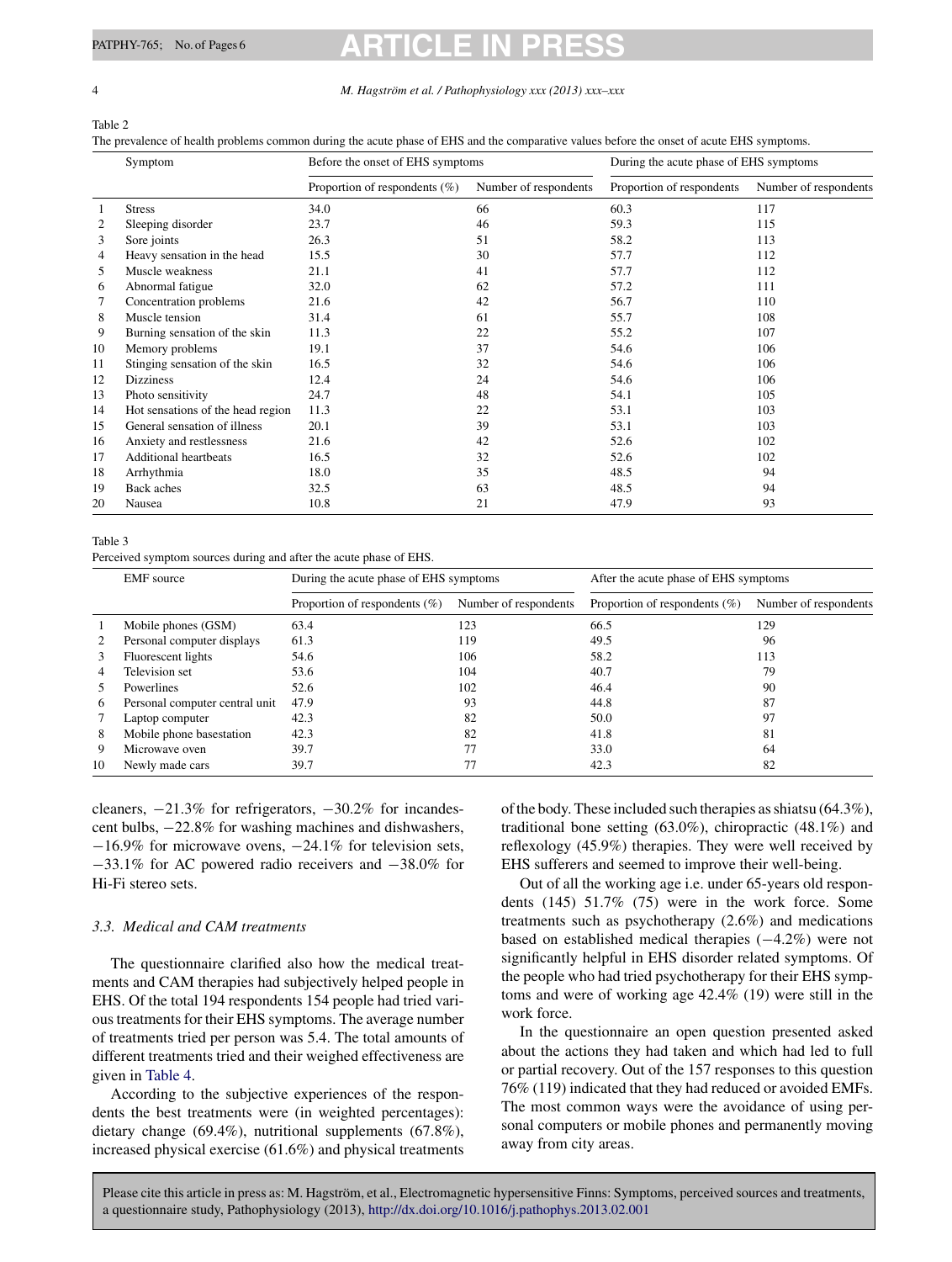### *M. Hagström et al. / Pathophysiology xxx (2013) xxx–xxx* 5

<span id="page-4-0"></span>

| Table 4                                       |  |
|-----------------------------------------------|--|
| Weighed effects of medical and CAM therapies. |  |

|              | Form of therapy                    | Weighed effectivity $(\%)$ | Number of responses |
|--------------|------------------------------------|----------------------------|---------------------|
|              | Change of diet                     | 69.4                       | 85                  |
|              | Nutritional supplements            | 67.8                       | 115                 |
| $\Delta$     | Shiatsu                            | 64.3                       | 21                  |
|              | Traditional bone setting           | 63.0                       | 27                  |
|              | Increased physical exercise        | 61.6                       | 95                  |
| <sub>0</sub> | Removal of dental amalgams         | 55.3                       | 94                  |
|              | Chiropractic/naprapathy/osteopathy | 48.1                       | 52                  |
| 8            | Reflexology therapy                | 45.9                       | 61                  |
| 9            | B <sub>12</sub> injections         | 45.5                       | 22                  |
| 10           | Homeopathy                         | 44.4                       | 62                  |
| 11           | Acupuncture                        | 40.8                       | 60                  |
| 12           | Physiotherapy                      | 27.4                       | 42                  |
| 13           | Psychotherapy                      | 2.6                        | 38                  |
| 14           | Solarium treatment                 | 0.0                        | 4                   |
| 15           | Medicinal therapy                  | $-4.2$                     | 48                  |

# **4. Discussion**

The questionnaire was sent to people who self-assessed themselves as suffering from EHS and EMFs in their environment. In total 395 questionnaires were sent and out of those 345 were mailed to members of the Finnish EHS selfhelp association and 50 to people were independent of the association influence. It is important to note that in this study there were significant numbers of respondents from outside the self-help association, because it is likely that the members of such an association share considerable amounts of speculative information about symptoms, treatments and EMF sources biasing their responses. As also in several previous EHS studies the clear majority of respondents were women and this might have also affected the results [\[5,6,10\].](#page-5-0)

The first question was to clarify what health symptoms EHS sufferers claimed to attribute to their EHS. The prevalence of typical symptoms was charted out both before and after the onset of major EHS complaints. The majority of symptoms before the acute phase were allergies (35.1%, 68), but they increased only 6% in acute phase. This result might provide some insight into the shared backgrounds of EHS sufferers.

In an earlier Swedish EHS study from the 1990s the skin symptoms were the leading health complaints and the symptoms of the nervous system were less common [\[12\].](#page-5-0) In the present study the nervous system symptoms dominated in the acute phase i.e. stress, sleeping disorders, fatigue, concentration problems and memory problems were among the ten most typical symptoms during the acute phase. In a similar Japanese questionnaire study in the self-help group  $(n = 75)$ in 2012 the symptoms of the nervous system such as fatigue, difficulty in concentration, sleeping disorder, irritation and anxiety were also among the 10 most common symptoms [\[10\].](#page-5-0) In the Japanese study no additional information about the phases of EHS was asked in relation to the major symptoms. The EHS symptom prevalence was, however, similar in Japan and Finland.

In this study the suspected EHS onset triggers were asked in an open question. The most common triggers given were personal computers (50.8%, 94), mobile phones (47.0%, 87) and light sources (21.1%, 39). The comparable percentages for the Japanese study were lower and the clearly most common onset source reported in that study was mobile phone base stations and personal handy phones (PHS) (37.3%). Neither mobile phone base stations (7.0%) nor PHS systems (2.7%) were the major symptom onset contributors in the present study. These results cannot directly be compared because PHSs and mobile base stations have been combined under one category in the Japanese study. The apparent discrepancy in the percentage for PHS systems could at least partially be explained by the different popularities of the technologies in these two countries. PHS systems for example have never been very popular in Finland.

Common sources for complaints especially during the acute phase were wireless devices and digital electronic devices which are known to radiate purposeful EMFs or incidental electromagnetic noise. These include mobile phones (GSM) (63.4%, 123), personal computer displays (61.3%, 119) and fluorescent lights (54.6%, 106). The mobile phones (GSM) and fluorescent lights complaints remained at same levels both during the EHS acute phase and also after the acute phase had passed. In contrast to this especially the complaints about basic electrical appliances such as vacuum cleaners, plugged in radio receivers, incandescent light bulbs, refrigerators and microwave ovens become fewer after the acute phase. A majority of persons claimed that their EHS symptoms were reduced noticeably and their life-quality had improved after they had reduced to use of these appliances which were the major sources of EMF and avoided locations with high EMFs. Similar results were also reported in the Swiss study [\[9\].](#page-5-0)

Our respondents had tried a wide variety of medical and complementary alternative therapies. The treatments